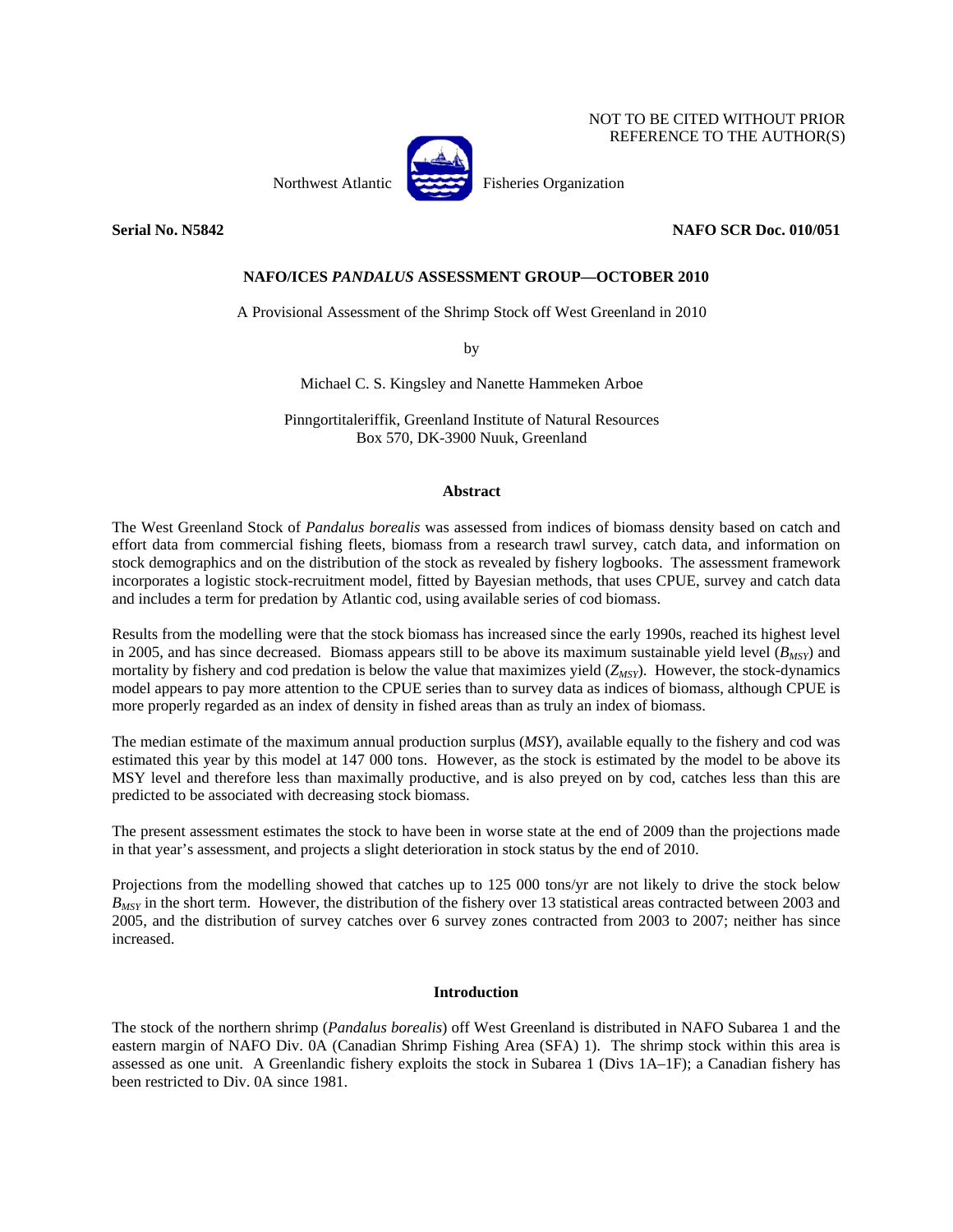In 2002 a quantitative assessment framework based on a biological model of shrimp stock dynamics (Hvingel and Kingsley 2002) was adopted by STACFIS and Scientific Council. This document presents the results of applying this model to the updated available data series of shrimp catches and shrimp and cod biomass, to evaluate management options for the West Greenland shrimp stock.

Short-term (1-year) and medium-term (five-year) projections of stock development were made for annual catches at 10 000-ton intervals from 105 000 to 145 000 tons under assumptions that the cod stock, allowance made for a restricted overlap with shrimp distribution, remains at a level similar to those of the recent years—5 or 10 000 tons. The associated risks of transgressing reference parameters maximum sustainable yield levels of biomass (*Bmsy*) and mortality  $(Z_{msy})$ , as well as a precautionary limit set at 30% of  $B_{msy}$  were estimated.

Cod stocks in West Greenland continue to fluctuate, but at very low levels, and there are no signs of a maintained increase in the stock. The stock-dynamic model used in the assessment allows for flexible and comprehensive consideration of possible developments of the cod stock, but the uncertain evolution of the stock in recent years gives no direction for investigations of its future development.

#### **Estimation of Parameters**

Parameters relevant for the assessment and management of the stock were estimated, based on a stochastic version of a surplus-production model that included an explicit term for predation by cod (*Gadus morhua*). The model was formulated in a state-space framework, and Bayesian methods were used to construct posterior likelihood distributions of the parameters (Hvingel and Kingsley 2002). In the context of the present assessment, the model behaviour was not checked in great detail.

Absolute biomass estimates had relatively high variances. For management purposes therefore it is desirable to work with biomass on a relative scale in order to cancel out the uncertainty of the "catchability" parameters (the parameters that scale absolute stock size). Biomass, *B*, is thus measured relative to the biomass that yields Maximum Sustainable Yield, *BMSY*. The state equation describing the transition of shrimp biomass from one state, *t*, to the next, *t*+1 was:

$$
P_{t+1} = \left(P_{t} - \left(\frac{C_{t} + O_{t}}{B_{MSY}}\right) + \frac{mMSYP_{t}}{B_{MSY}(m-1)}\left(1 - \frac{P_{t}^{m-1}}{m}\right)\right) \cdot \exp(V)
$$

where *MSY* is an annualised value of the instantaneous maximum sustainable yield rate.  $P_t$  is the stock biomass relative to biomass at *MSY* ( $P_f = B_f / B_{MSY}$ ) in year *t*.  $C_t$  is the catch taken by the fishery and  $O_t$  is the consumption by cod, in year *t*. m is a shape parameter for the Pella-Tomlinson (1969) stock–recruitment curve: a value of 2 gives the standard logistic, or Schaefer (1954), trajectory<sup>1</sup>. The 'process errors', *v* are normally, independently and identically distributed with mean 0 and variance  $\sigma_v^2$ .

The model synthesised information from input priors (Hvingel and Kingsley 2002) (Fig. 3) and the following data: a 23-year (1988–2010) series of a survey estimate of the 'fishable' (i.e. at least 17 mm CL) stock biomass index (Wieland *et al*., 2004; Wieland and Bergström, 2005; Ziemer et al. 2010); 4 series of CPUE indices spanning, among them, 1976 through 2010 (Kingsley, 2008a; Hammeken Arboe and Kingsley, 2010b); and unified into a single series by a separate model (Hvingel and Kingsley, 2002); a 56-year series of catches by the fishery with corrections for past overpacking (Hvingel, 2004; Hammeken Arboe and Kingsley 2009b); a 56-year series of 'effective' cod biomass estimates (i.e. allowance made for the imperfect overlap of the two stocks) (Hvingel and Kingsley, 2002; Storr-Paulsen and Wieland, 2004, 2005; Sünksen 2009, 2010); and a short series (4 years) of estimates of the shrimp biomass consumed by cod (Hvingel and Kingsley, 2002) based on stomach analyses (Grunwald, 1998) (Table 1; Fig. 1).

 $\overline{a}$ 

<sup>1</sup> earlier analyses had estimated a stock-recruitment curve that was very close to logistic (*m* at 1.62, where the logistic would have 2, and the ratio of  $B_{msv}$  to *K* at 0.46, where the logistic would have 0.5), so recent, and this, years' analyses have been carried out with *m* fixed at 2. This greatly speeds up model fitting.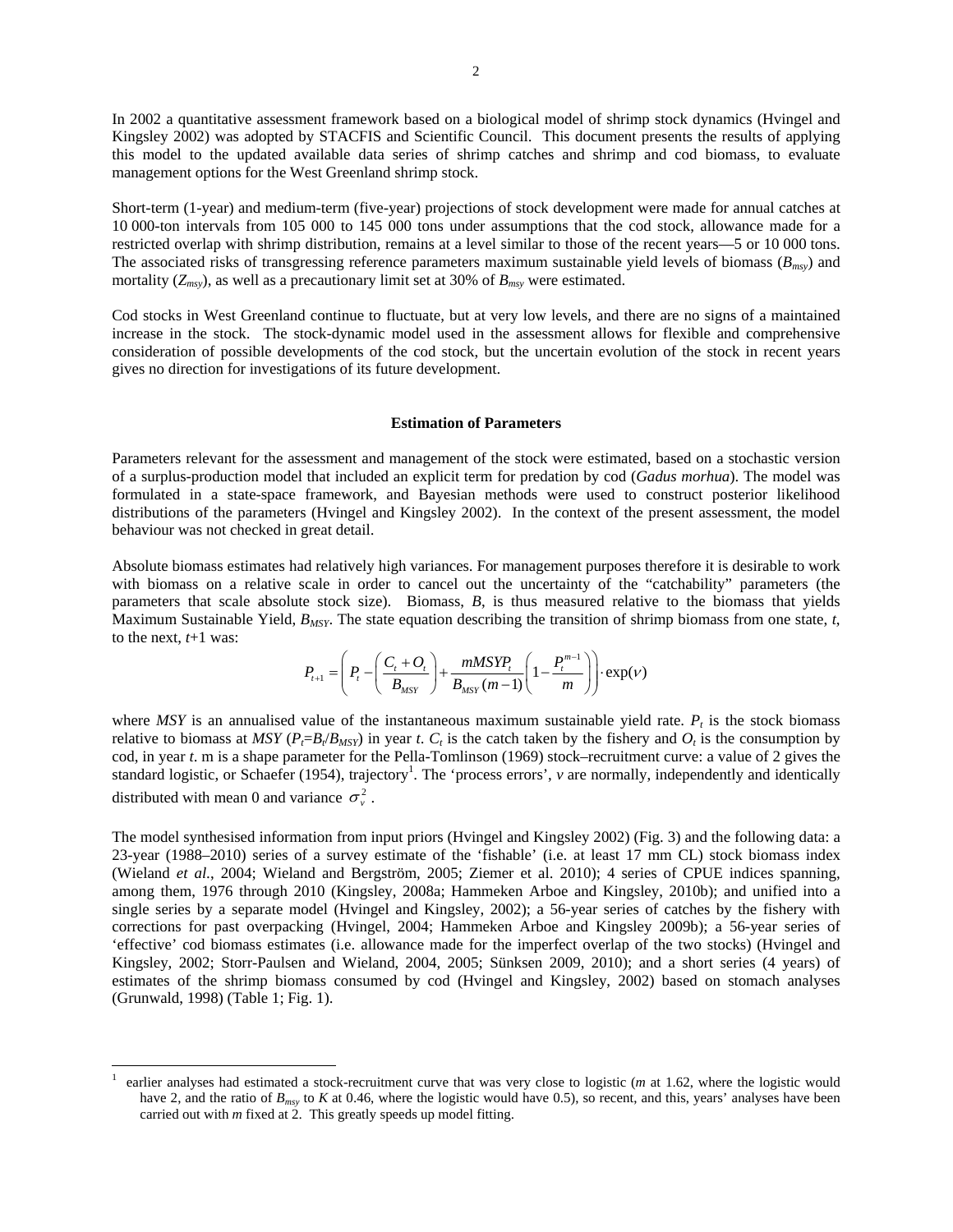The four available CPUE series were unified in a separate step, applying assigned weights based on an estimate of the areas fished by the different fleet components. The resulting unified series gives much weight to the historical 'KGH' fleet from the early days of the fishery and in more recent times to the offshore fleet of large trawlers. Logbook data was corrected for earlier overpacking and associated underreporting before calculating the standardised CPUE index for the Greenland offshore fleet: for data from 2003 and earlier, 15% was added to reported catches of 'large' shrimp and 42% to catches of 'small' and 'unsorted' (Kingsley 2008a; Hammeken Arboe and Kingsley 2010b).

Catch data were updated from available sources, including logbooks, STATLANT 21A, and quota reports from Greenland and Canadian sources (Hammeken Arboe and Kingsley 2010a). 2010 catches for the Greenland fishery were projected from the first 6 months' logbook catches and the average proportion caught in the first 6 months of previous years. However, in 2009 there had been more intense fishing in the second half of the year and the standard projection had been a serious underestimate (Hammeken Arboe and Kingsley 2010a). Industry observers told us that this pattern was likely to be repeated in 2010, so the standard projected catch was replaced by an estimate similar to that for 2009. Canadian catches had been zero in 2008 and were very small in 2009, but we were told that the Canadian fleet was once again fishing in SFA1 in 2010, and an estimate of 4500 t due to an industry observer was included in the total projected catch for 2010 (Hammeken Arboe and Kingsley 2010a). We assumed that the EU quota of 4000 tons would, as in other years, be fished out.

Recent survey data, as well as the present distribution of fishing, showed that densities of shrimp in southerly areas have decreased in recent years. Cod biomass estimates in some recent surveys increased from the very low levels that prevailed throughout the 1990s, but survey results also showed that cod had a more southerly distribution on the West Greenland fishing grounds and shrimps, now, a more northerly one, the overlap between the two species therefore being restricted and the use simply of total stock biomasses of the two species as an index of their interaction perhaps an over-simplification (Storr-Paulsen et al. 2006). In the present assessment, the cod stock biomass used has been the 'effective' series of Wieland (2005) Table 1, updated with recent, and recently revised, survey estimates of cod biomass (Sünksen et al. 2010). The low spatial overlap values of recent years have been used to modify recent cod biomass values toward more modest 'effective' values.

The data link functions for the biomass indices were:

$$
CPUE_t = q_c P_t \exp(\omega) \text{ , for } t \in (t_1, t_2, \dots, N-1), \text{ } CPUE_N = q_c P_N \exp(1.5\omega)
$$
  

$$
surv_t = q_s B_{MST} P_t \exp(\kappa) \text{ , for } t \in (2, 3, \dots, N), \text{ } surv_t = q_s B_{MST} P_t \exp(1.5\kappa)
$$

The catch rate  $(CPUE<sub>t</sub>)$  and survey (*surv<sub>t</sub>*) indices were scaled to the biomass index by catchability constants  $q_c$  and *qs*. Their error terms, ω and κ, were assumed normally, independently and identically distributed with mean 0 and variance  $\sigma_c^2$  and  $\sigma_{\kappa}^2$ . The standard error for 2010 for the CPUE index series was assumed to be 1.5 times the error for the rest of the series, as this data point is an interim one based on partial data for the year (the annual assessment takes place in November). The first year of the survey was also assigned a 50% larger error than the rest of the series to allow for a possible learning process.

Estimates of annual consumption rate of shrimp by cod were linked to the equations of shrimp stock dynamics through a Holling type III functional response function (Holling, 1959) and a series of cod biomass:

$$
O_t = cod_t \frac{V_{\text{max}} P_t^2}{P_t^2 + P_{50\%}^2} \exp(\tau)
$$

where  $O_t$  is total consumption in year *t*,  $V_{max}$  is the maximum consumption of prey per predator (kg·kg<sup>-1</sup>) reached at large prey biomass, and  $P_{50\%}$  is the prey biomass index at which the consumption is half of the maximum. *cod<sub>t</sub>* is biomass of cod in year *t*. The error term,  $\tau$ , is normally, independently and identically distributed with mean 0 and variance  $\sigma_r^2$ . The predation estimates from Grunwald (1998) were associated with a separate short series of cod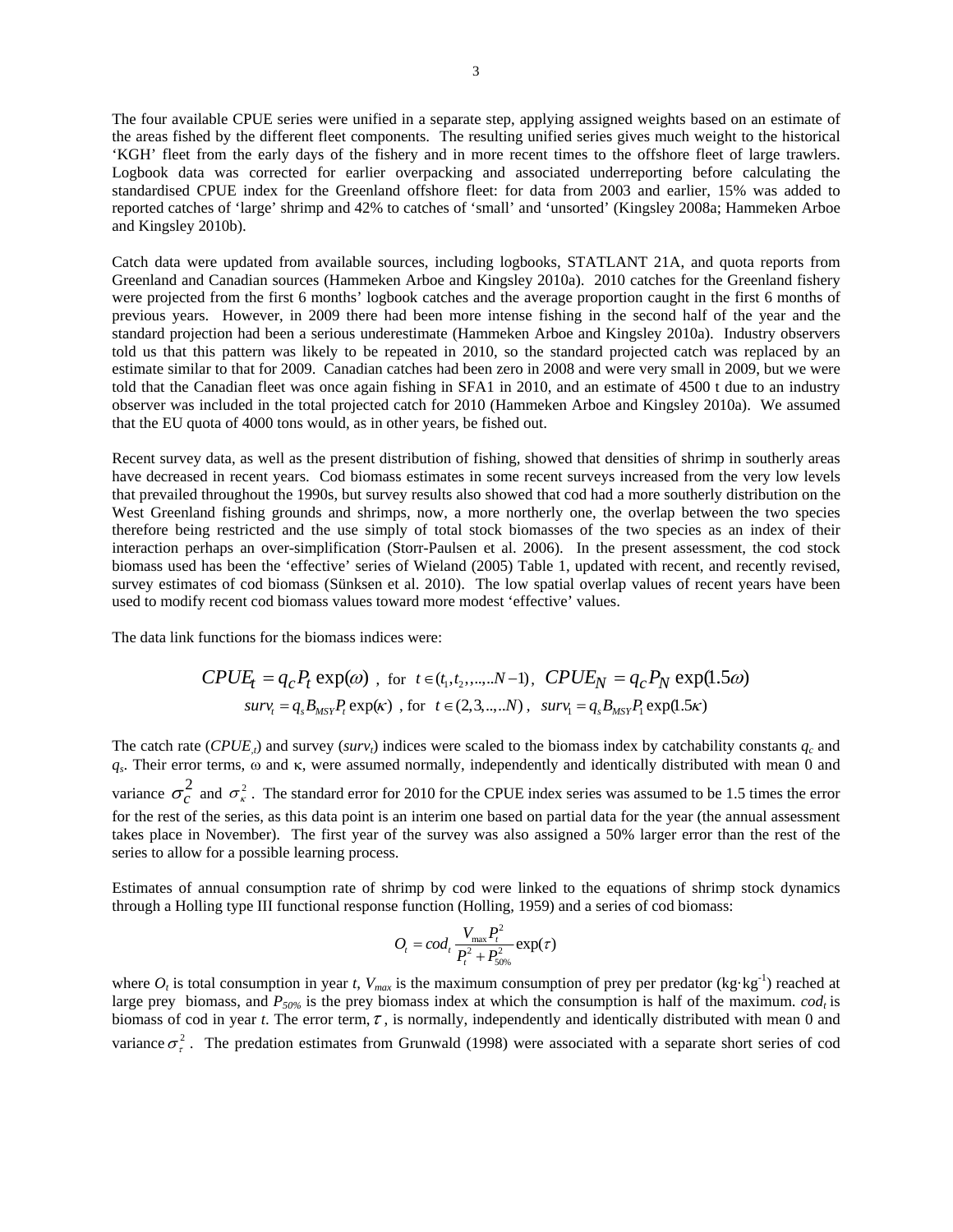biomass estimates that she had used in her calculations, but were related by the same predation function and the same parameter values<sup>2</sup>.

The mortality caused by cod predation and fishery,  $Z$ , was scaled to  $Z_{MSY}$  (the combined fishing and predation mortality that yields *MSY*) for the same reasons as relative biomass was used instead of absolute. The equations for generating posteriors of the *Z-ratio* were:

$$
Zratio_t = \frac{Z_t}{Z_{MSY}} = \frac{-\ln\left(\frac{B_t - (C_t + O_t)}{B_t}\right)}{\frac{MSY}{B_{MSY}}}
$$

The model was fitted by Bayesian methods, the integration being carried out by Markov Chain Monte Carlo sampling.

This assessment refers also, although qualitatively, to information on the distribution of the Greenland fishery derived from logbooks. Trawl time, and catches, were assigned to statistical areas covering the West Greenland shrimp grounds, and series of indices of how widely the fishery was distributed were calculated (Hammeken Arboe and Kingsley, 2010b). The assessment also refers to indices that summarise survey information on the distribution of the stock (Kingsley, 2008b).

Data from the annual West Greenland trawl survey (Ziemer et al. 20010) on numbers in pre-recruitment year-classes of small shrimp gave information on the likely future development of the stock.

#### **Results, Model Performance**

The model fitted well to the observed data series (Fig. 2); parameter estimates and their uncertainties are, overall, very similar to values estimated in the 2009 assessment. Most of the error CV parameters were slightly less than in 2009. The median estimate of the precision parameter for the research trawl survey index was equivalent to an error CV of about 20½%; the average error CV for the survey series, calculated from the survey data itself, is about 14%, but that reflects only within-survey sampling error and probably underestimates the true total uncertainty of the survey. The recent large excursions of the survey series, compared with a more orderly progression of the CPUE series, incline the model to assign it a large error variability. The precision parameter for the unified CPU series was about equivalent to an error CV of 3½% and the process variation was about 9%, indicating that the model could fit a biomass trajectory very closely to the CPUE series, even at the cost of a slightly worse fit to the stock-dynamic equation. The cod predation terms had large error CVs. The main predation term had median estimate error CV of 42%, and the CV estimate for the 4-year Grunwald predation series was 54%. It would appear from this that the cod predation term in the state-dynamic equation may be taking up a lot of the slack in fitting the transfer from one year's biomass to the next, and that the direct predation data is probably not contributing much to the model. Kingsley (2007) found that the model could be fitted without using the Grunwald data.

Some parameter pairs were highly correlated (Table 3). The major parameters of stock size and productivity—*K* and *MSY—*were positively correlated. Both were negatively correlated with *Zmsy*, but as would be expected, *K* had a much larger negative correlation with *Z* than *MSY* did. Since the *MSY* was estimated with only a moderate uncertainty, the *MSY* ratio ( $Z_{msy} = MSY/(B_{msy})$  was negatively correlated with carrying capacity *K*, but it was also negatively correlated with MSY itself, which was unexpected.

The median estimate of the *MSY* was 147 Kt. The model fit in the present year's assessment is slightly tighter than in the previous few years and the uncertainty in parameter estimates slightly lower.

 $\overline{a}$ 

 $2 \text{ in 2008, as a test, the model had been allowed to fit a multiplier to the cod biomass series that Grunwald used to calculate total.}$ consumption; its median estimate was close to 1 and the uncertainty large, so this modification to the model was not retained.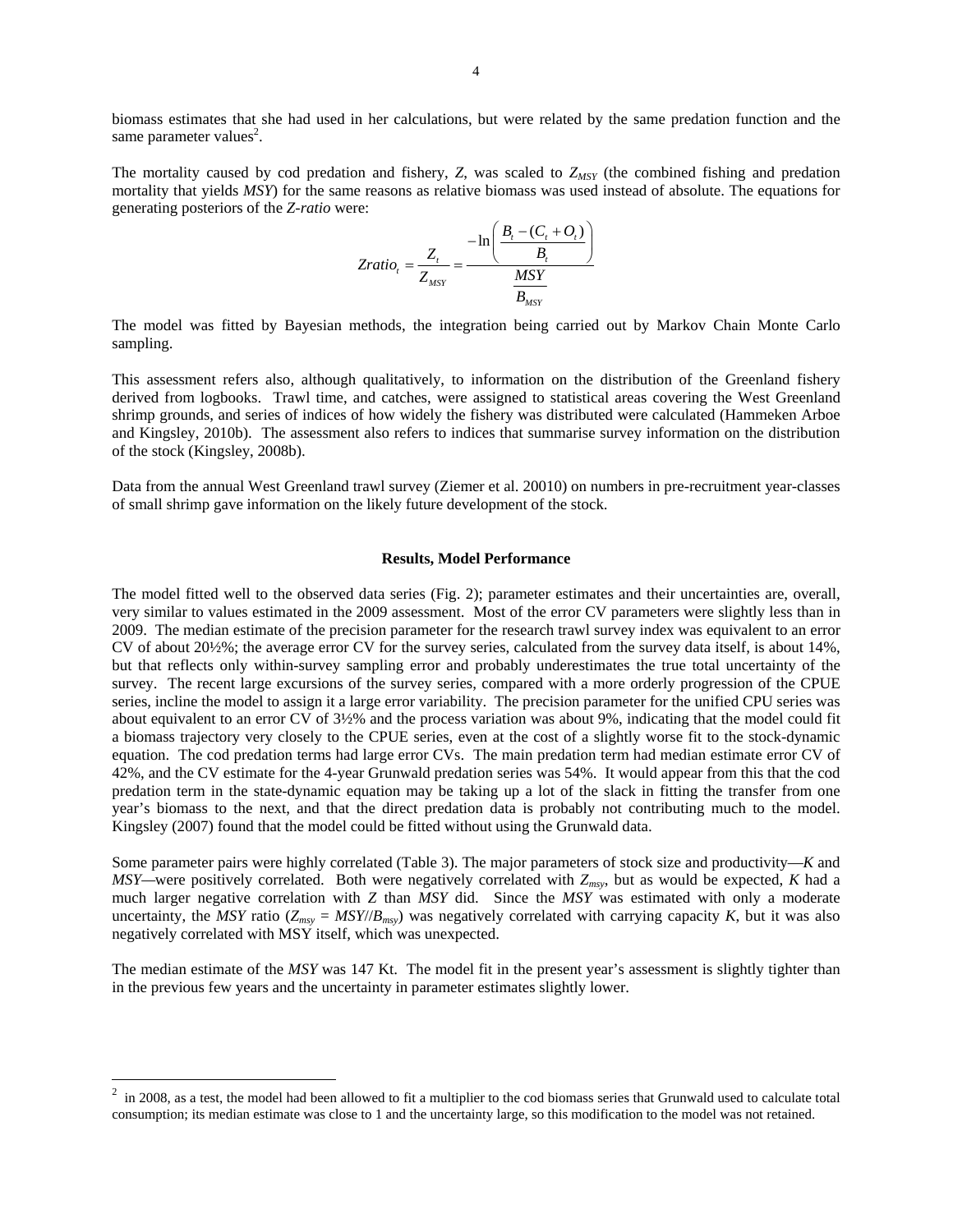#### **Assessment Results**

The median *MSY* of 147 000 t is uncertain; the e.c.v. of the mean is 34% and the relative interquartile range 24%. The distribution of the estimate is highly skewed and the most likely value for the MSY is estimated at 129 000 t. This implies that all values between 147 000 and 129 000 t, as well as some values *less* than 129 000 t, are more likely than 147 000 t. The median estimate of stock size at start of 2010 was 18% above  $B_{msv}$ ; this value had been projected at 28% above *Bmsy* in the 2009 assessment.

The model estimated the yearly consumption of shrimp by cod to be relatively constant between about 30 and 100 000 tons all the way from 1957 to about 1983 (Fig. 3). The estimated consumption declined after 1960 as a result of a decline in cod abundance at West Greenland, but a short-lived resurgence of the cod stock in the late 1980s caused modelled consumption estimates to increase dramatically—median 191 000 t in 1987 and 95 000 t in 1988. The cod disappeared again at the beginning of the 1990s and estimates of consumption went to near zero (Fig. 4). In the most recent years occasional slight increases in cod abundance have been noted in research trawl surveys in West Greenland, but have not been maintained. The present assessment estimates that cod consumed only about 1500 tons of shrimp in 2004; median estimates of predation increased to about 32 000 t and 21 000 t in 2006 and 2007 owing again to an increase in survey estimates of cod. But even after allowances for the different distributions of cod and shrimp, cod has become less abundant again in the most recent years.

From the late 1970s to the mid-80s the estimated trajectory of the median estimate of 'biomass-ratio'  $(B/B_{MSP})$ plotted against 'mortality-ratio'  $(Z_{\ell}/Z_{\text{MSP}})$  (Fig. 4) was stable in a region of biomass 0.6–1.0 times  $B_{\text{MSP}}$  and mortality 0.7 to 1.2 times *ZMSY*. A brief return of high cod stocks in the late 1980s caused a short episode of high mortality, with a corresponding decrease in the stock biomass. A steep decline in CPUE was noted at this time. After the cod collapsed again the mortality decreased, and after the late 1990s the biomass increased and is modelled to have reached 1.4 times  $B_{MSY}$  in 2004, while annual median *Z*-ratio has been stable at levels estimated at 0.6–0.1, i.e. below the value that maximises yield. Associated with an increase in the cod stock and high catches in 2005–06, mortality is modelled to have increased; future high catches, if accompanied by significant predation are forecast to bring biomass ratio down (Fig. 4). The median estimate of the Z-ratio for 2010, with catches projected at 138 500 tons, is 0.92, with a 37% risk that it exceeds 1.

The present assessment estimates the stock to be in a worse state than the 2009 assessment did. The 2009 assessment projected that relative biomass (*B*/*Bmsy*) at the end of that year would be 128%; in 2010 we estimate that it was only 117%. In 2009 we projected that year's removals at 65% of  $Z_{msv}$ , but in 2010 we estimate 84%<sup>3</sup>. The principal reason is that catches in 2009 were 26 000 tons higher than our projection<sup>4</sup>, but the modelled stock trajectory also reflects a small increase in the effective cod stock and projected catches for 2010 that are higher again than the recorded catches in 2009. The present assessment does not expect a big deterioration in stock status to end 2010 (1.16, 0.92) from where we now estimate that it was at the end of 2009 (1.17, 0.84).

The stock is now estimated above *Bmsy*, and the risk that it will fall below this level within the next year is not high. Risks<sup>5</sup> associated with five possible catch levels for 2011, with an 'effective' cod stock at 5 000 tons, are estimated to be:

| 5 000 t cod                          | Catch option ('000 tons) |      |      |       |       |  |
|--------------------------------------|--------------------------|------|------|-------|-------|--|
| Risk of:                             | 105                      | 115. | 125  | 135   | 145   |  |
| falling below $B_{msv}$ end 2011 (%) | 26.6                     | 27.8 | 28.4 | 30.2  | 31.4  |  |
| falling below $B_{lim}$ end 2011 (%) | 0.3                      | 0.3  | 0.3  | (0.4) | (0.4) |  |
| exceeding $Z_{msv}$ during 200101(%) | 76                       | 151  | 24.8 | 35.2  | 46.4  |  |

<sup>&</sup>lt;sup>3</sup> this *drastically* changed perception does not extend further back in time. In 2009 we estimated removals in 2008 at 85% of *Zmsy* and year-end relative biomass at 127%; in 2010 these estimates for 2008 are 88% and 122%. 4

 $\overline{a}$ 

<sup>&</sup>lt;sup>4</sup> not an isolated occurrence. In six years 2004–2009 projected catches for the current year were underestimates by 4.5–26.1 Kt, averaging 14.4 Kt.

<sup>&</sup>lt;sup>5</sup> 'risk' in this document includes all three of uncertainty of knowledge, uncertainty of prediction, and uncertainty of outcome.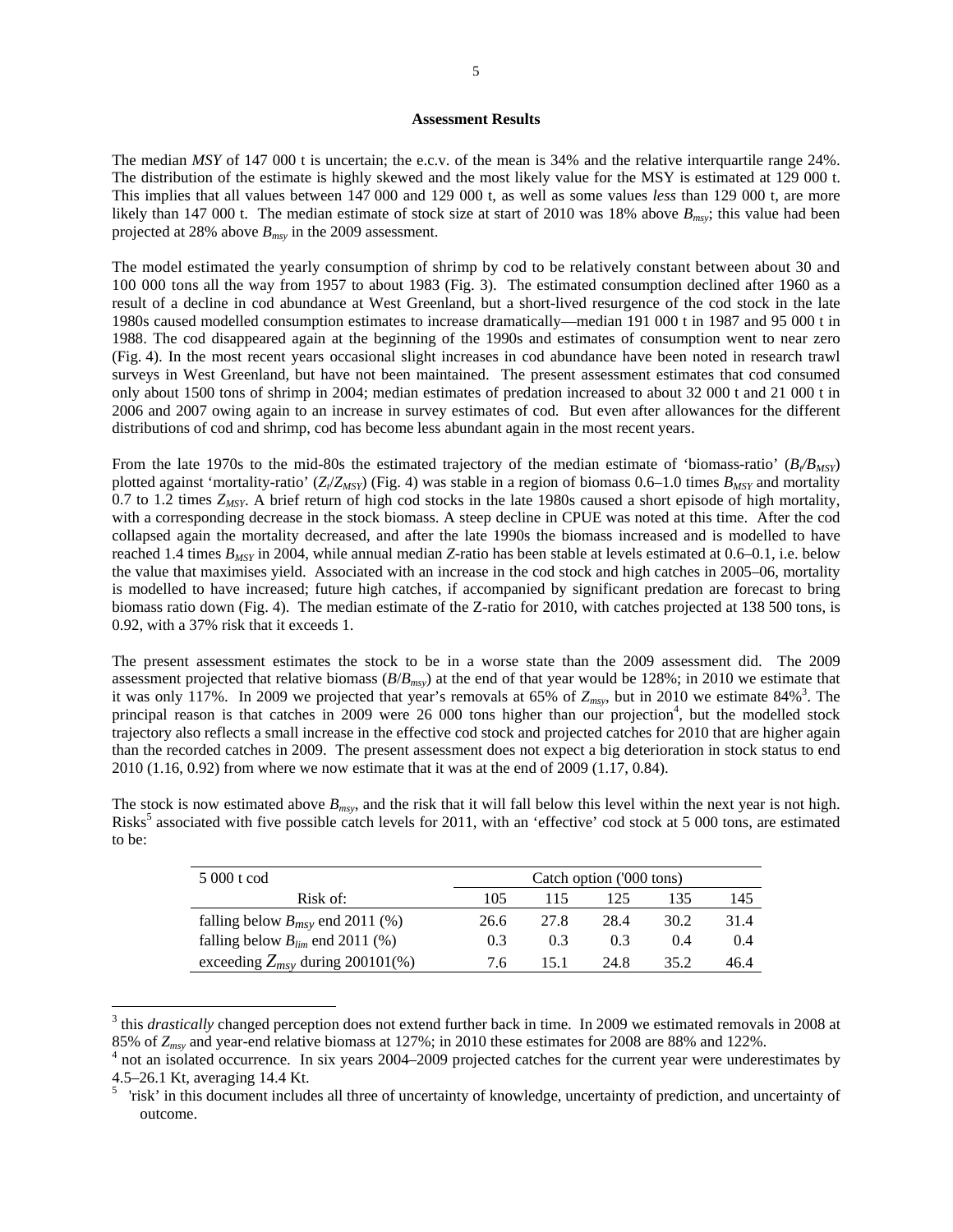| 10 000 t cod                         | Catch option ('000 tons) |      |      |      |      |  |
|--------------------------------------|--------------------------|------|------|------|------|--|
| Risk of:                             | 105                      | 115  | 125  | 135  | 145  |  |
| falling below $B_{msv}$ end 2011 (%) | 27.4                     | 28.2 | 29.5 | 312  | 31.7 |  |
| falling below $B_{lim}$ end 2011 (%) | 0.3                      | 0.3  | 0.3  | 0.3  | 0.3  |  |
| exceeding $Z_{msy}$ during 200101(%) | 10.2                     | 18.7 | 29.2 | 40.1 | 50.2 |  |

and with an 'effective' cod stock at 10 000 t:

 $\overline{a}$ 

Predation by cod can be significant (Fig. 2) and have a major impact on shrimp stocks. Currently the cod stock at West Greenland is at a low level, and recent signs of increase have not been maintained. A large cod stock that would significantly increase shrimp mortality could be established in two ways: either by a slow rebuilding process or by immigration of one or two large year-classes from areas around Iceland, as in the late 1980s. The question of cod predation is bedevilled by the difficulty of foreseeing the evolution of the stock and complicated by uncertainty as to the overlap between two species. The effect of a cod stock widely distributed over the shrimp-fishing area off West Greenland waters might be reasonably well modelled by the process used here. However, if cod are distributed over only a part of the range of distribution of the shrimp stock so that the opportunities for interaction between the two species are reduced, a different model might be appropriate.

5-year projections of stock development were made under the assumption that the 'effective' cod stock will remain at levels consistent with recent estimates, and under assumptions that constants governing the predation mechanism will retain the values estimated from the 30-year data series of the interaction between the two species. Five levels of annual catch were investigated: 105 000, 115 000, 125 000, 135 000 and 145 000 tons (Figs 6–8).

Shrimps in West Greenland spread more widely after 1990 and the fishery extended into more southerly areas. However, after about 1997 the proportion of the catch taken in the most southerly areas started to decrease and the 'latitude index' of the survey biomass increased. After 2003 indices of the breadth of distribution of the stock over 13 statistical areas started to decrease, but they appear stable over the most recent years (Fig. 11).

Survey indices, based on six survey zones, show that the stock continued to contract until 2007 (Fig. 11; Ziemer et al. 2010). The most recent survey result estimates a fishable biomass that is at 59% of its 2003 peak and 13% over the series mean (Table 1).

The present assessment based on the existing modelling approach estimates a stock still slightly over *Bmsy*, although reduced by several years of large catches, and large carrying capacity. CPUE remains relatively high, even after the high catches of the past decade, but now seems to be decreasing. The fishery is more concentrated than in 1992– 2003 (Fig. 10), so CPUEs that indicate high densities in the fished areas do not necessarily translate to an equally high biomass<sup>6</sup>. The contraction of the fishery between 2003 and 2005 does not seem to have continued. The assessment model does not take the distribution of the fishery into account, but considers CPUE in fished areas to be a linear index of stock biomass. It might therefore under present conditions be overly sanguine in its evaluation of stock status.

The number of small shrimps in the stock, estimated by the trawl survey, peaked in 2001 and then apparently decreased continually until 2007. It has since apparently stayed below the series mean.

#### **Precautionary Approach**

The 'Precautionary Approach' framework developed by Scientific Council defined a limit reference point for fishing mortality,  $F_{lim}$ , as equal to  $F_{MSY}$ . The limit reference point for stock size measured in units of biomass,  $B_{lim}$ , is a spawning stock biomass below which unknown or low recruitment is expected. Buffer reference points, *Bbuf* and *Fbuf*, are also requested to provide a safety margin that will ensure a small risk of exceeding the limits.

<sup>&</sup>lt;sup>6</sup> The indices used are based on a coarse division of the grounds into 13 statistical areas and could conceal wider distribution or more diligent searching at finer scales.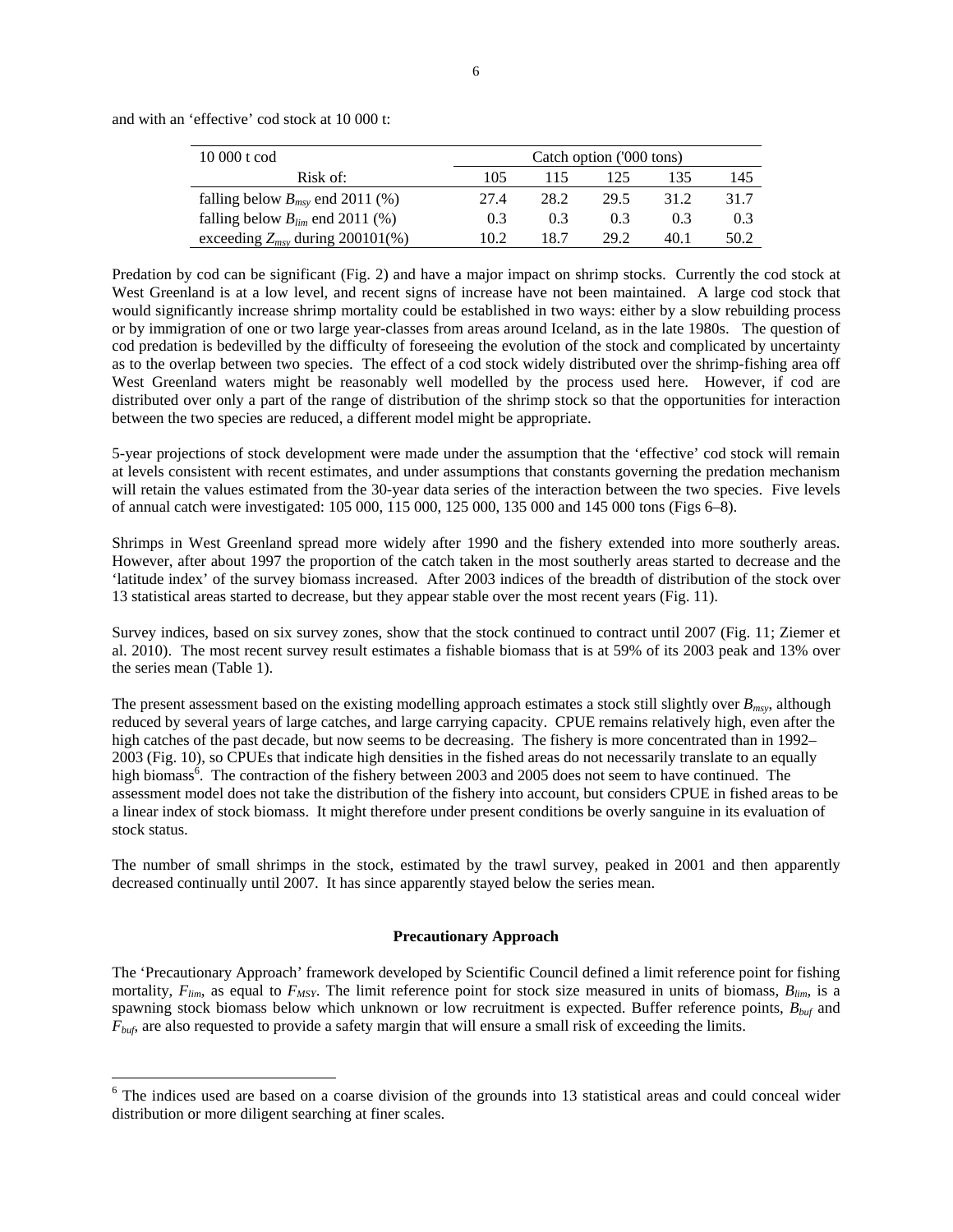The limit reference point for mortality in the current assessment framework is  $Z_{MSY}$ , i.e.  $Z$ -ratio=1 and the risk of exceeding this point is given in this assessment.  $B_{lim}$  was set at 30% of  $B_{MSY}$ . The risks of transgressing  $B_{lim}$  under scenarios of different future catches have been estimated (Table 5) and are low.

#### **Acknowledgements**

We thank Kaj Sünksen for updating the information on the behaviour of the cod stock in southern West Greenland. Nanette Hammeken contributed the analyses of the fishery data, with input also from Mads Rossing Lund of the Greenland Fishery and Licence Control. Nikoline Ziemer and Helle Siegstad contributed analyses of the survey data. Dr Carsten Hvingel developed the initial version of the surplus-production model and wrote the WinBUGS coding for it, as well as for the combining of the CPUE series.

### **References**

- GRUNDWALD, E. 1998. Nahrungsökologishe Untersuchungen an Fischbeständen im Seegebiet vor Westgrönland. Ph.D. Dissertation, Christian-Albrechts-Universität, Kiel, Germany. 208 pp.
- HAMMEKEN ARBOE, N. and M.C.S. KINGSLEY. 2010a. Catch table update for the West Greenland shrimp fishery. *NAFO SCR Doc*. 10/54 Ser. No. N5845. 3 pp.
- HAMMEKEN ARBOE, N. and M.C.S. KINGSLEY. 2010b. The fishery for Northern Shrimp (*Pandalus borealis*) off West Greenland, 1970–2010. *NAFO SCR Doc*. 10/53 Ser. No. N5844. xx pp.
- HOLLING, C.S. 1959. Some characteristics of simple types of predation and parasitism. *Can. Entomol.*, **91**: 385– 398.
- HVINGEL, C. 2004. The fishery for northern shrimp (*Pandalus borealis*) off West Greenland, 1970–2004. *NAFO SCR Doc. 04/75*, Ser. No. N5045.
- HVINGEL, C. and M.C.S. KINGSLEY. 2002. A framework for the development of management advice on a shrimp stock using a Bayesian approach. *NAFO SCR Doc.* 02/158, Ser. No. N4787.
- KINGSLEY, M.C.S. 2008a. CPU Series for the West Greenland Shrimp Fishery. *NAFO SCR Doc. 08/62* Ser. No. N5591. 6 pp.
- KINGSLEY, M.C.S. 2008b. Indices of distribution and location of shrimp biomass for the West Greenland research trawl survey. *NAFO SCR Doc*. *08/78* Ser. No. N5610. 4 pp.
- PELLA, J.S. and P.K. TOMLINSON. 1969. A generalised stock-production model. *Bull. Inter-Am. Trop. Tuna Comm.* 13: 421–496.
- SCHAEFER, M.B. 1954. Some aspects of the dynamics of populations important to the management of the commercial marine fisheries. *Bull. Inter-Am. Trop. Tuna Comm.*, **1**: 27–56.
- STORR-PAULSEN, M., J. CARL and K. WIELAND. 2006. The importance of Atlantic Cod (*Gadus morhua*) predation on Northern Shrimp (*Pandalus borealis*) in Greenland waters 2005. *NAFO SCR Doc. 06/68.* Ser. No. N5318. 16 pp.
- SÜNKSEN, K. 2010. A preliminary estimate of Atlantic cod (*Gadus morhua*) biomass in West Greenland offshore waters (NAFO Subarea 1) for 2010 and recent changes in the spatial overlap with Northern Shrimp (*Pandalus borealis*). *NAFO SCR Doc*. 10/xx, Ser. No. Nxxxx. xx pp.
- WIELAND, K. 2005. Conversion of northern shrimp (*Pandalus borealis*) biomass, recruitment and mean size from previous years (1988-2004) to the new standard trawl used in the Greenland bottom trawl survey at West Greenland in 2005. *NAFO SCR Doc.* 05/75, Ser. No. N5180. 6pp.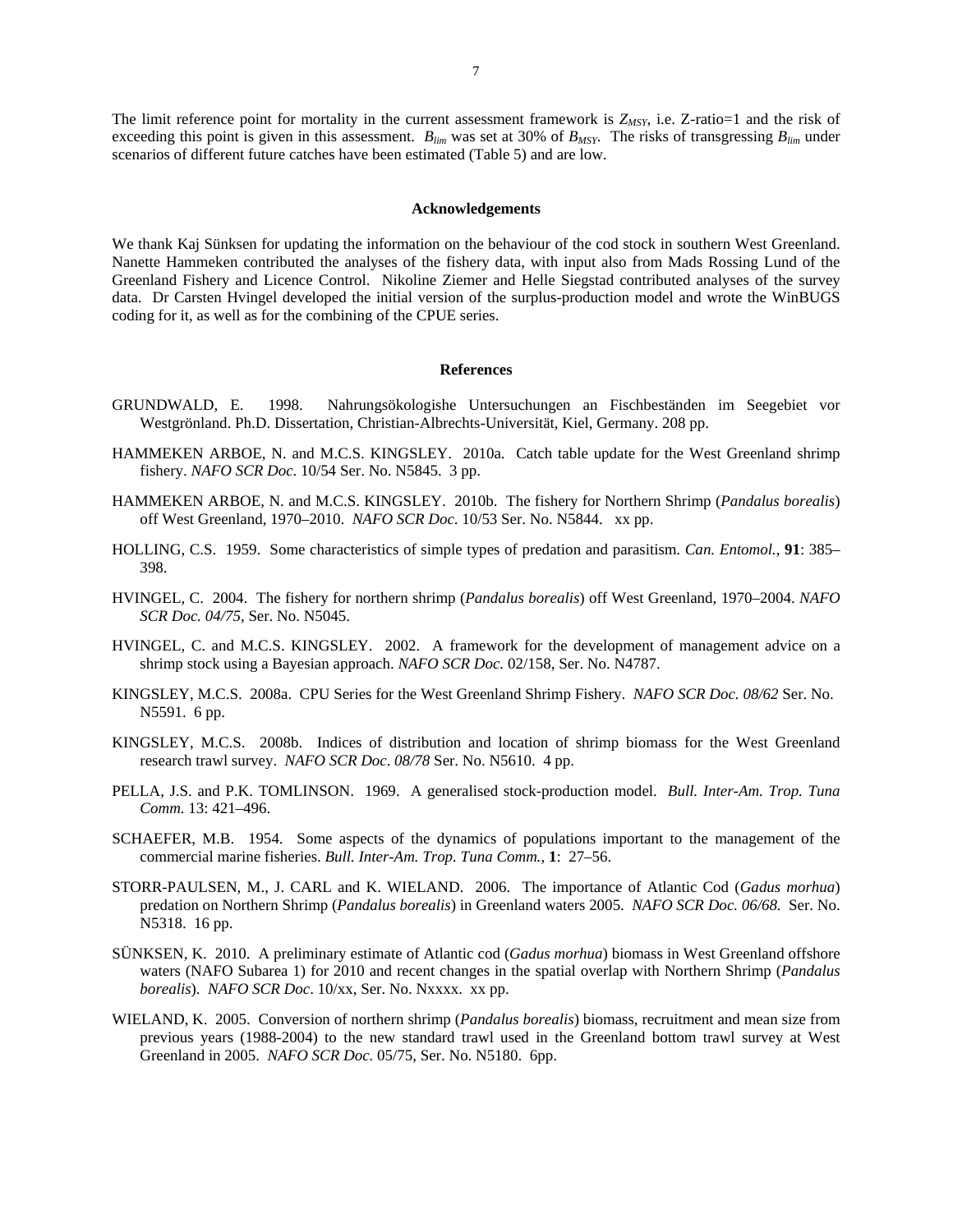- WIELAND, K. and M. STORR-PAULSEN. 2004. A comparison of different time series of Atlantic cod (*Gadus morhua*) biomass at West Greenland and their potential use for the assessment of Northern shrimp (*Pandalus borealis*) in NAFO Subareas 0+1. *NAFO SCR Doc. 04/71;* Ser. No. N5041.
- WIELAND, K., P. KANNEWORFF and B. BERGSTRÖM. 2004. Results of the Greenland Bottom Trawl Survey for Northern Shrimp (Pandalus borealis) off West Greenland (NAFO Subarea 1 and Division 0A), 1988-2004. *NAFO SCR Doc. 04/72;* Ser. No. N5042. 31 pp.
- ZIEMER, N., M.C.S. KINGSLEY and H. SIEGSTAD. 2010. Results of the Greenland bottom trawl survey for Northern Shrimp (*Pandalus borealis*) off West Greenland (NAFO Sub area 1 and Division 0A), 1988– 2010. *NAFO SCR Doc. 010/xx;* Ser. No. Nxxxx. xx pp.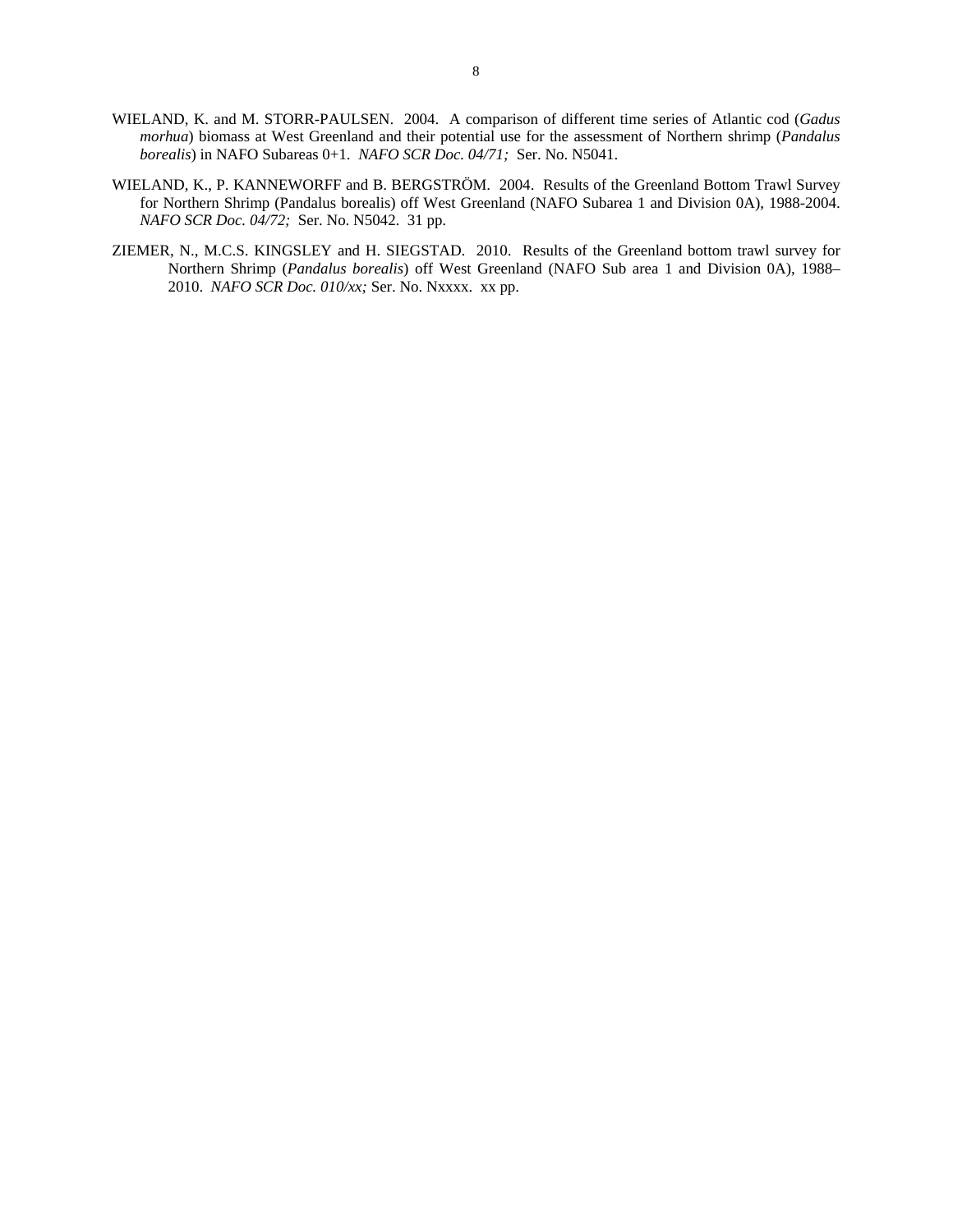|      | Effective<br>cod<br>biomass <sup>7</sup> | Catch | Survey<br>index of<br>fishable<br>biomass | Predation<br>estimate <sup>8</sup> | Cod-stock<br>estimate <sup>9</sup> | <b>CPUE</b> |
|------|------------------------------------------|-------|-------------------------------------------|------------------------------------|------------------------------------|-------------|
| 1955 | 1919.1                                   | 6.1   |                                           |                                    |                                    |             |
| 1956 | 1592.7                                   | 6.1   |                                           |                                    |                                    |             |
| 1957 | 1392.9                                   | 6.1   |                                           |                                    |                                    |             |
| 1958 | 1258.3                                   | 6.1   |                                           |                                    |                                    |             |
| 1959 | 1212.6                                   | 6.1   |                                           |                                    |                                    |             |
| 1960 | 1287.3                                   | 6.1   |                                           |                                    |                                    |             |
| 1961 | 1263.1                                   | 6.1   |                                           |                                    |                                    |             |
| 1962 | 1051.3                                   | 6.1   |                                           |                                    |                                    |             |
| 1963 | 911.2                                    | 6.1   |                                           |                                    |                                    |             |
| 1964 | 898.1                                    | 6.1   |                                           |                                    |                                    |             |
| 1965 | 950.2                                    | 6.1   |                                           |                                    |                                    |             |
| 1966 | 889.2                                    | 6.1   |                                           |                                    |                                    |             |
| 1967 | 797.4                                    | 6.1   |                                           |                                    |                                    |             |
| 1968 | 578.1                                    | 6.1   |                                           |                                    |                                    |             |
| 1969 | 389.7                                    | 6.1   |                                           |                                    |                                    |             |
| 1970 | 244.9                                    | 10.5  |                                           |                                    |                                    |             |
| 1971 | 218.7                                    | 11.6  |                                           |                                    |                                    |             |
| 1972 | 191.9                                    | 11.9  |                                           |                                    |                                    |             |
| 1973 | 115.4                                    | 15.5  |                                           |                                    |                                    |             |
| 1974 | 84.7                                     | 27.0  |                                           |                                    |                                    |             |
| 1975 | 68.2                                     | 46.5  |                                           |                                    |                                    |             |
| 1976 | 132.5                                    | 61.4  |                                           |                                    |                                    | 1.458       |
| 1977 | 144.5                                    | 51.6  |                                           |                                    |                                    | 1.393       |
| 1978 | 170.3                                    | 42.3  |                                           |                                    |                                    | 1.119       |
| 1979 | 145.6                                    | 42.8  |                                           |                                    |                                    | 1.018       |
| 1980 | 163.4                                    | 55.9  |                                           |                                    |                                    | 1.212       |
| 1981 | 110.4                                    | 53.8  |                                           |                                    |                                    | 1.147       |
| 1982 | 98.8                                     | 54.3  |                                           |                                    |                                    | 1.446       |
| 1983 | 61.7                                     | 56.2  |                                           |                                    |                                    | 1.282       |
| 1984 | 37.8                                     | 52.8  |                                           |                                    |                                    | 1.21        |
| 1985 | 25                                       | 66.2  |                                           |                                    |                                    | 1.297       |
| 1986 | 19.6                                     | 76.9  |                                           |                                    |                                    | 1.342       |
| 1987 | 282.1                                    | 77.9  |                                           |                                    |                                    | 1.613       |
| 1988 | 297.3                                    | 73.6  | 223.2                                     |                                    |                                    | 1.175       |
| 1989 | 149.1                                    | 80.7  | 209.0                                     | 213.7                              | 470.9                              | 1.028       |
| 1990 | 12.2                                     | 84.0  | 207.0                                     | 27.8                               | 184.1                              | 1           |
| 1991 | 2.1                                      | 91.5  | 146.0                                     | 2.7                                | 19.8                               | 0.9805      |
| 1992 | 0.4                                      | 105.5 | 194.2                                     | 0.8                                | 2.9                                | 1.076       |
| 1993 | 0.3                                      | 91.0  | 216.5                                     |                                    |                                    | 1.058       |
| 1994 | 0.1                                      | 92.8  | 223.1                                     |                                    |                                    | 1.054       |
| 1995 | $\boldsymbol{0}$                         | 87.4  | 183.2                                     |                                    |                                    | 1.19        |
| 1996 | 0.1                                      | 84.1  | 192.1                                     |                                    |                                    | 1.238       |
| 1997 | $0.1\,$                                  | 78.1  | 167.1                                     |                                    |                                    | 1.203       |

**Table 1.** Shrimp in Subareas 0 and 1: Input data series for stock-dynamic assessment model.

 $^7$  Wieland and Storr-Paulsen (2004) updated by Sünksen (2009).

<sup>8</sup> Grunwald (1998).

 $\overline{a}$ 

 $9<sup>9</sup>$  the estimate of cod stock biomass associated with Grunwald's estimate of predation.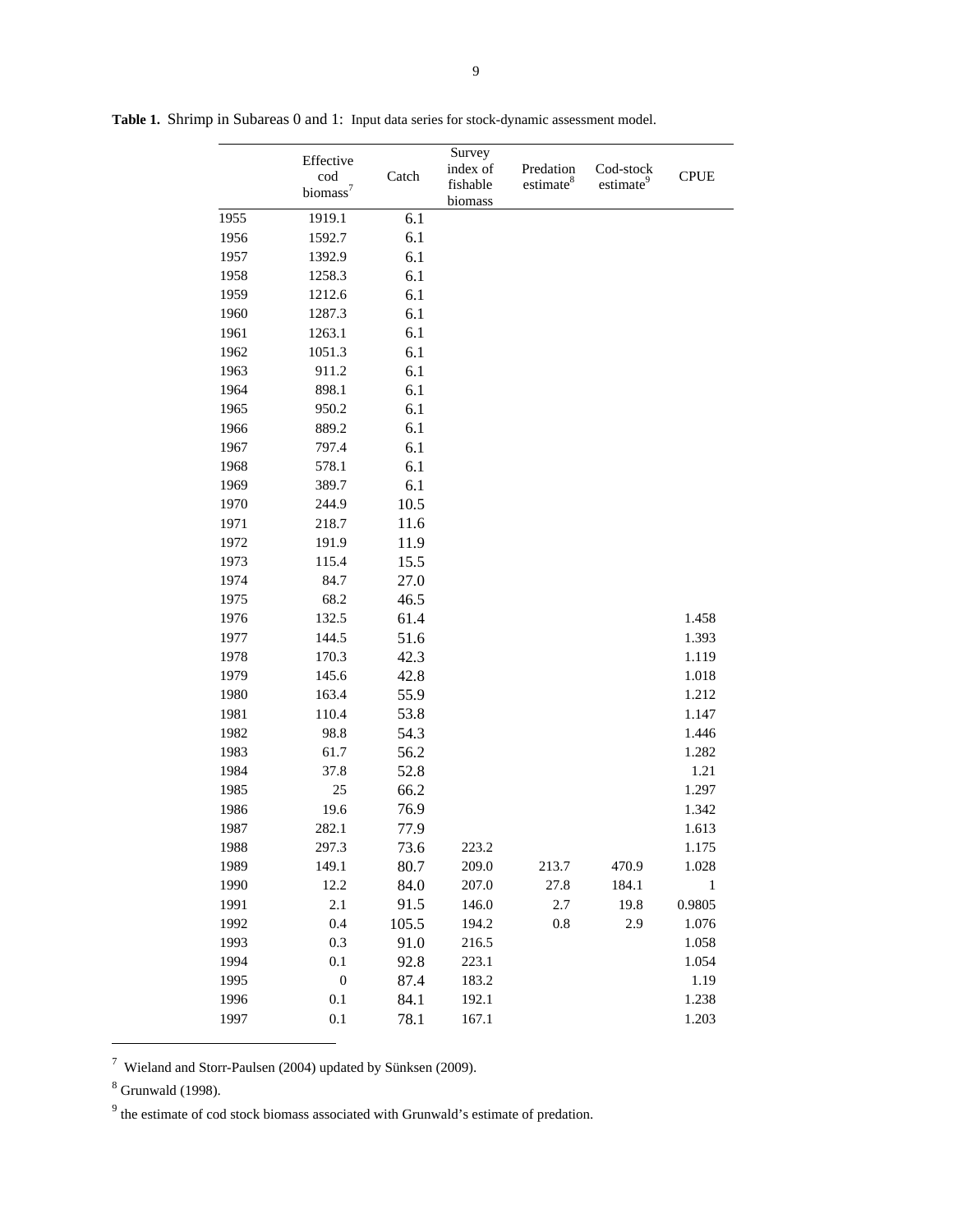|      | Effective<br>cod<br>biomass <sup>7</sup> | Catch | Survey<br>index of<br>fishable<br>biomass | Predation<br>estimate <sup>8</sup> | Cod-stock<br>estimate <sup>9</sup> | <b>CPUE</b> |
|------|------------------------------------------|-------|-------------------------------------------|------------------------------------|------------------------------------|-------------|
| 1998 | $\overline{0}$                           | 80.5  | 244.3                                     |                                    |                                    | 1.39        |
| 1999 | 0.1                                      | 92.2  | 237.3                                     |                                    |                                    | 1.567       |
| 2000 | 0.4                                      | 98.0  | 280.3                                     |                                    |                                    | 1.687       |
| 2001 | 1.2                                      | 102.9 | 280.5                                     |                                    |                                    | 1.613       |
| 2002 | 0.7                                      | 135.2 | 369.5                                     |                                    |                                    | 1.926       |
| 2003 | 1                                        | 130.2 | 548.3                                     |                                    |                                    | 2.061       |
| 2004 | 1.7                                      | 149.3 | 528.3                                     |                                    |                                    | 2.307       |
| 2005 | 2                                        | 156.9 | 479.5                                     |                                    |                                    | 2.406       |
| 2006 | 35.7                                     | 157.3 | 437.5                                     |                                    |                                    | 2.332       |
| 2007 | 24                                       | 144.2 | 334.1                                     |                                    |                                    | 2.361       |
| 2008 | 6.4                                      | 152.7 | 262.4                                     |                                    |                                    | 2.426       |
| 2009 | 2.4                                      | 135.3 | 255.5                                     |                                    |                                    | 2.086       |
| 2010 | 4.4                                      | 138.5 | 321.1                                     |                                    |                                    | 1.965       |

Table 2. Shrimp in Subareas 0 and 1: Summary of estimates of selected parameters from Bayesian fitting of a surplusproduction model.

|                                     | Mean   | S.D.   | 25%    | Median | 75%    | Est.<br>mode | Median<br>(2009) |
|-------------------------------------|--------|--------|--------|--------|--------|--------------|------------------|
| Max. sustainable yield              | 157    | 47     | 132    | 147    | 167    | 128          | 148              |
| B/Bmsy, end current year (proj.)    | 1.17   | 0.33   | 0.97   | 1.16   | 1.37   | 1.13         | 1.28             |
| Z/Zmsy, current year (proj.)        | 0.92   | 0.29   | 0.75   | 0.92   | 1.09   | 0.91         | 0.65             |
| Carrying capacity                   | 2785.5 | 2404.5 | 1675.5 | 2122.5 | 2939.5 | 796.5        | 1922             |
| Max. sustainable yield ratio $(\%)$ | 13.8   | 4.4    | 10.8   | 13.9   | 16.7   | 14.1         | 15.5             |
| Survey catchability $(\%)$          | 29.2   | 13.2   | 19.9   | 28.0   | 37.5   | 25.5         | 30.9             |
| <b>CPUE</b> catchability            | 1.7    | 0.8    | 1.1    | 1.6    | 2.2    | 1.5          | 1.8              |
| $P_{50\%}$                          | 4.8    | 3.1    | 2.9    | 4.1    | 5.8    | 2.9          | 4.5              |
| $O_{max}$                           | 3.0    | 0.3    | 2.8    | 3.0    | 3.2    | 3.0          | 3                |
| $CV$ of process $(\% )$             | 8.9    | 2.0    | 7.5    | 8.9    | 10.2   | 8.9          | 9.4              |
| $CV$ of survey fit $(\% )$          | 20.8   | 3.4    | 18.4   | 20.5   | 22.8   | 19.8         | 21.2             |
| $CV$ of CPUE fit $(\% )$            | 3.8    | 1.5    | 2.7    | 3.6    | 4.7    | 3.2          | 3.6              |
| $CV$ of predation fit $(\%)$        | 44.5   | 32.4   | 16.8   | 42.2   | 63.4   | 37.5         | 44.4             |
| Start biomass ratio                 | 0.92   | 0.19   | 0.78   | 0.90   | 1.03   | 0.87         | 0.89             |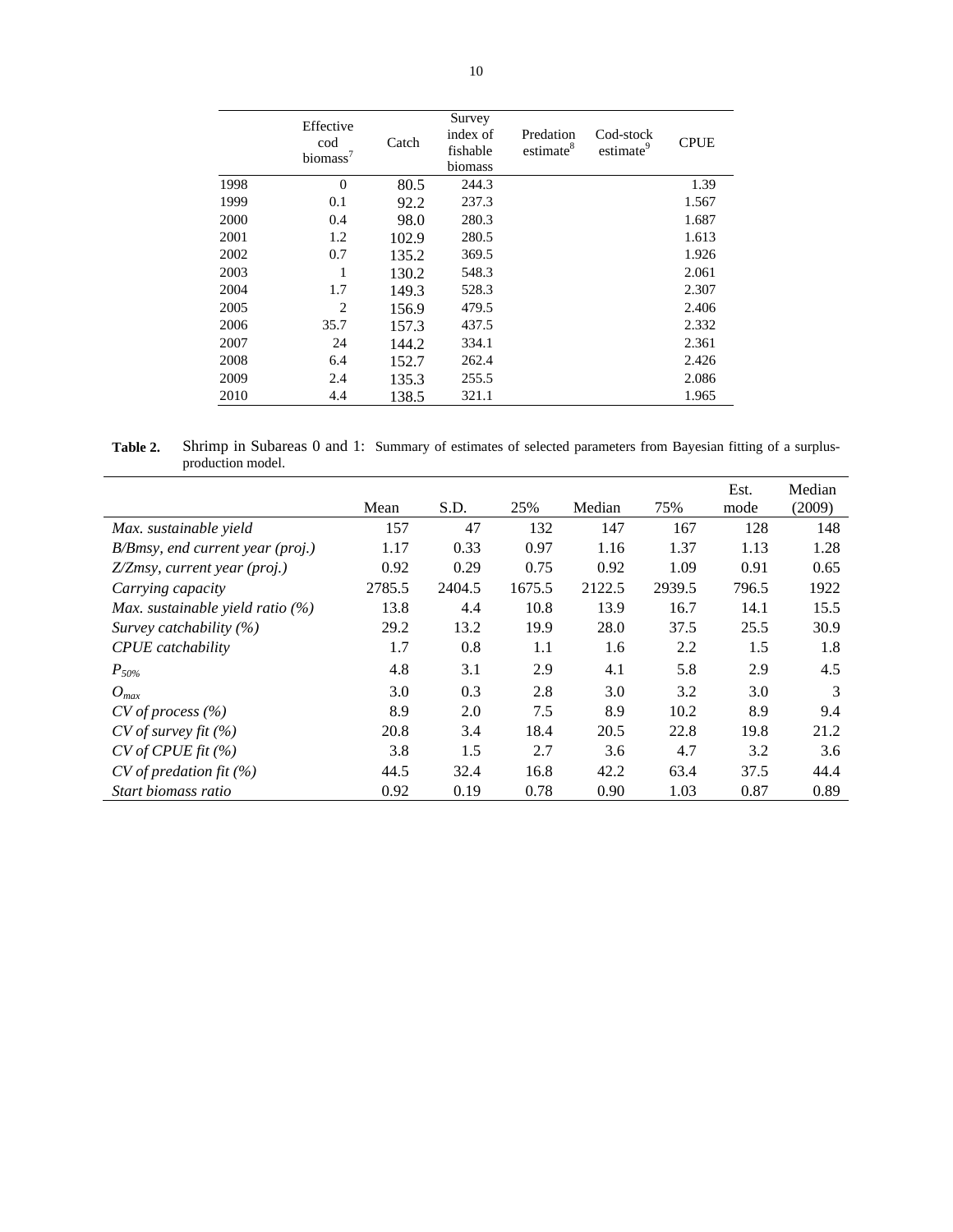| <b>Start</b><br>biom<br>.ratio | CV<br>pred | CVs     | CV<br>cpu | CV<br>proc | <i>Omax</i> | $P50\%$ | Qc      | $Q_{S}$ | <b>MSY</b><br>ratio | K    |
|--------------------------------|------------|---------|-----------|------------|-------------|---------|---------|---------|---------------------|------|
| 8.1                            | 22.0       |         |           |            |             | $-17.1$ | $-27.8$ | $-27.7$ | $-26.9$             | 61.1 |
| 12.0                           | 5.9        | 6.0     |           | 16.6       |             |         | $-51.5$ | $-51.2$ | $-63.0$             |      |
| $-16.9$                        |            | $-9.2$  |           | $-27.7$    |             | $-23.5$ | 83.1    | 82.7    |                     |      |
| $-15.7$                        | 5.4        |         |           | $-35.5$    |             | $-41.0$ | 99.4    |         |                     |      |
| $-15.9$                        | 5.5        |         |           | $-35.8$    |             | $-41.3$ |         |         |                     |      |
| 7.6                            |            |         |           | 29.4       | 17.3        |         |         |         |                     |      |
|                                |            |         |           |            |             |         |         |         |                     |      |
|                                | $-38.0$    | $-27.1$ |           |            |             |         |         |         |                     |      |
|                                |            | $-10.4$ |           |            |             |         |         |         |                     |      |
|                                |            |         |           |            |             |         |         |         |                     |      |
| 8.3                            |            |         |           |            |             |         |         |         |                     |      |
|                                |            |         |           |            |             |         |         |         |                     |      |

**Table 3.** Shrimp in Subareas 0 and 1: Selected<sup>1</sup> correlations  $(\%)$  between model parameters.

 $<sup>1</sup>$  those over 5%</sup>

**Table 4.** Shrimp in Subareas 0 and 1: Risks (%) of exceeding limit mortality in 2015 and of falling below  $B_{msy}$  or limit\* biomass at the end of 2015

| Catch   |      | Prob. biomass $\lt B_{MSY}$<br>$\mathcal{O}(6)$ |  | Prob. biomass $\langle B_{lim}$<br>(96) |      |  | Prob. mort > $Z_{msv}$ (%) |       |  |
|---------|------|-------------------------------------------------|--|-----------------------------------------|------|--|----------------------------|-------|--|
| (Kt/yr) | 5 Kt | 10Kt                                            |  | 5 Kt                                    | 10Kt |  | 5 Kt                       | 10 Kt |  |
| 105     | 17.9 | 19.8                                            |  | 0.2                                     | 0.2  |  | 5.6                        | 7.8   |  |
| 115     | 22.3 | 24.4                                            |  | 0.2                                     | 0.3  |  | 13.1                       | 17.4  |  |
| 125     | 27.7 | 30.5                                            |  | 0.3                                     | 0.3  |  | 24.6                       | 29.7  |  |
| 135     | 33.7 | 36.8                                            |  | 0.4                                     | 0.3  |  | 38.1                       | 44.1  |  |
| 145     | 39.9 | 41.9                                            |  | 0.5                                     | 0.6  |  | 50.5                       | 55.9  |  |

\* limit biomass is 30% of *Bmsy*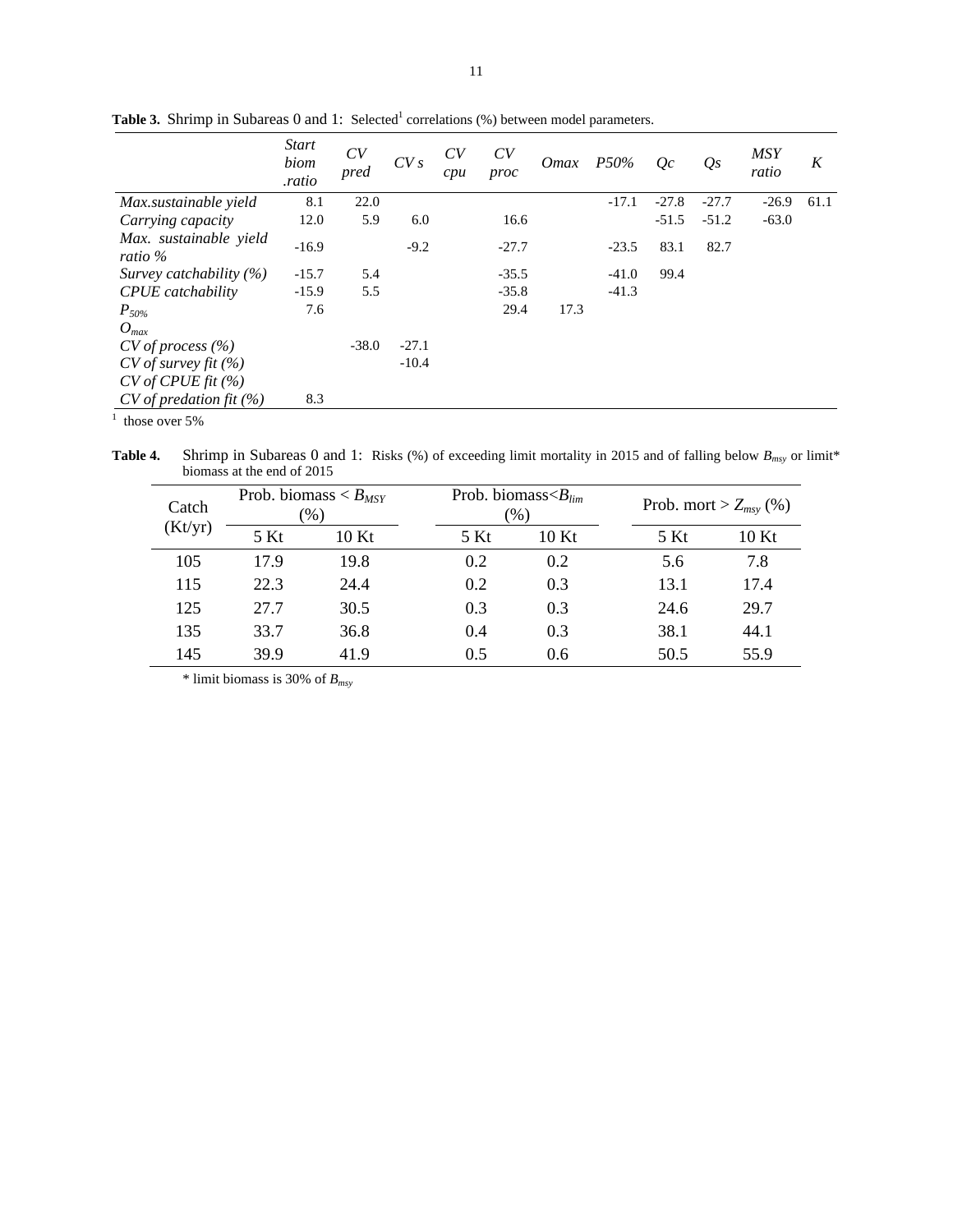

**Fig. 1.** Shrimp in Subareas 0 and 1: data series providing information for the assessment model, and cod predation estimated by the model.



**Fig. 2.** Shrimp in Subareas 0 and 1: modelled shrimp standing stock fitted to survey and CPUE indices, 1976–2010.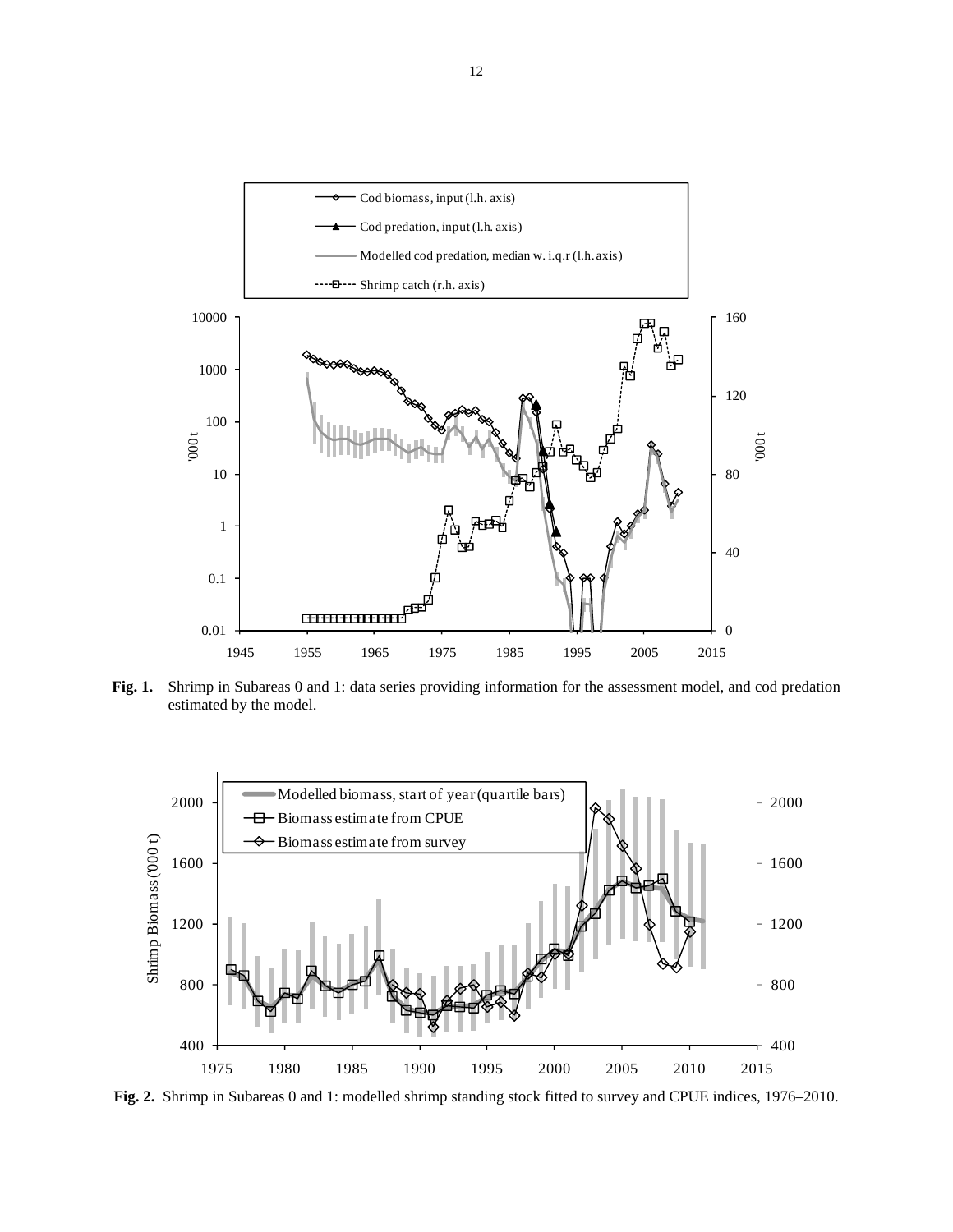

**Fig. 3.** Shrimp in Subareas 0 and 1: median estimates of biomass-ratio (*B*/*Bmsy*) and mortality-ratio (*Z*/*Zmsy*) 1976– 2010.



**Fig. 4.** Shrimp in Subareas 0 and 1: annual likelihood that biomass has been below *Bmsy* and that mortality caused by fishing and cod predation has been above *Zmsy* 1976–2010.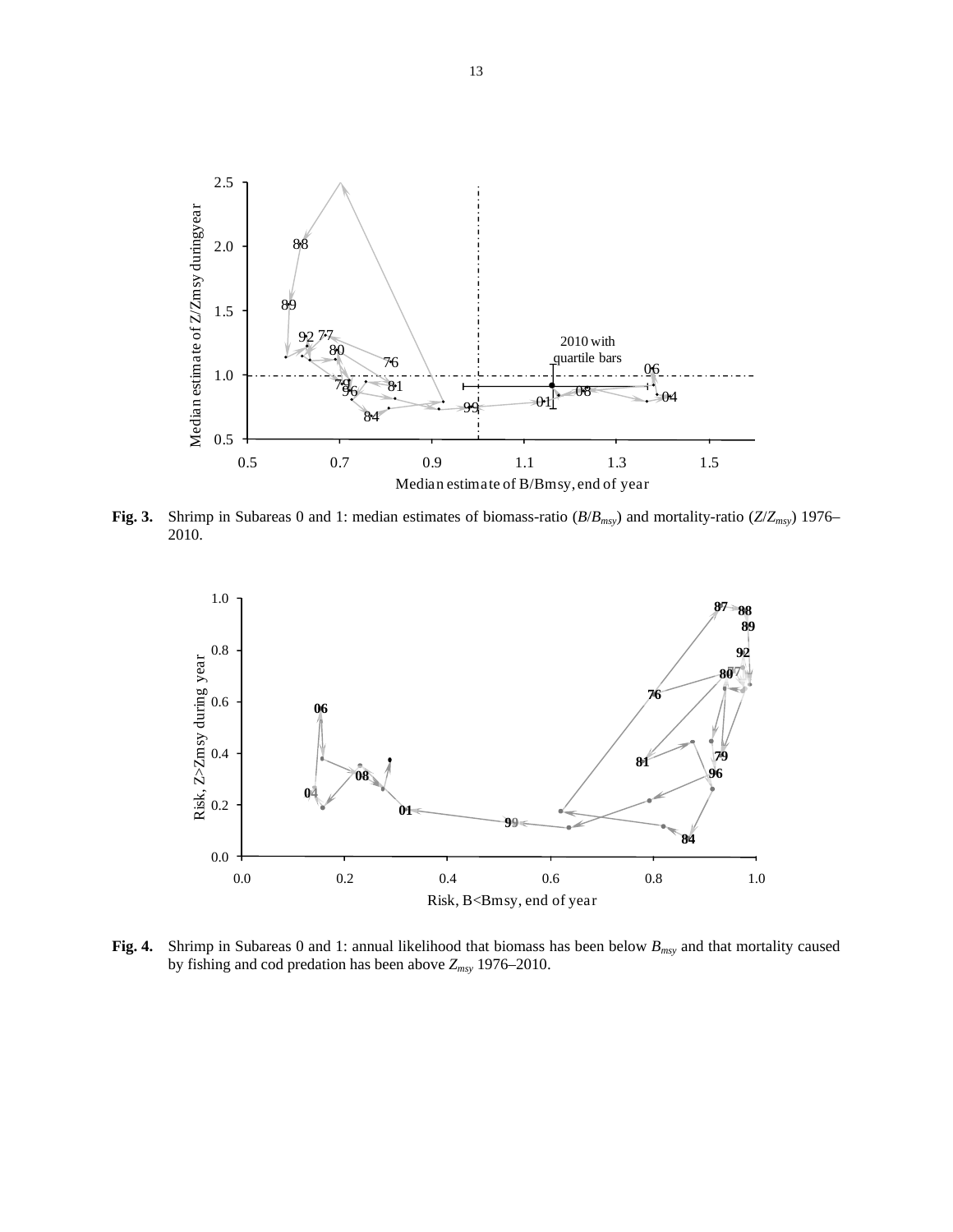

**Fig. 6.** Shrimp in Subareas 0 and 1: Joint 5-year plot of the risks of transgressing *Bmsy* and *Zmsy* at catch levels 105– 145 Kt/yr; with effective cod biomass 5 or 10 Kt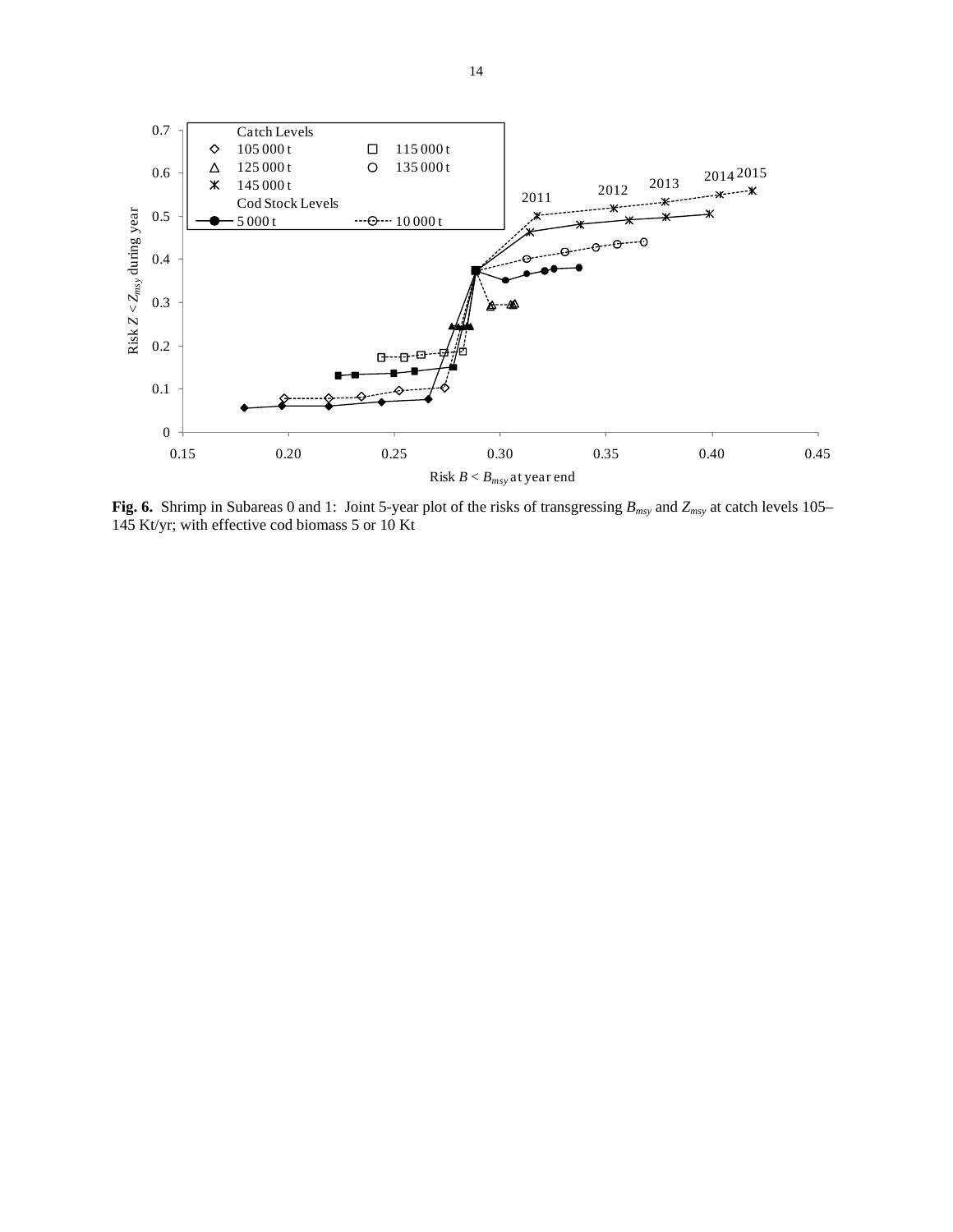

**Fig. 7.** Shrimp in Subareas 0 and 1: projections of stock development for the period 2010–2016 with effective cod biomass assumed at 5 000 t: median estimates with quartile error bars.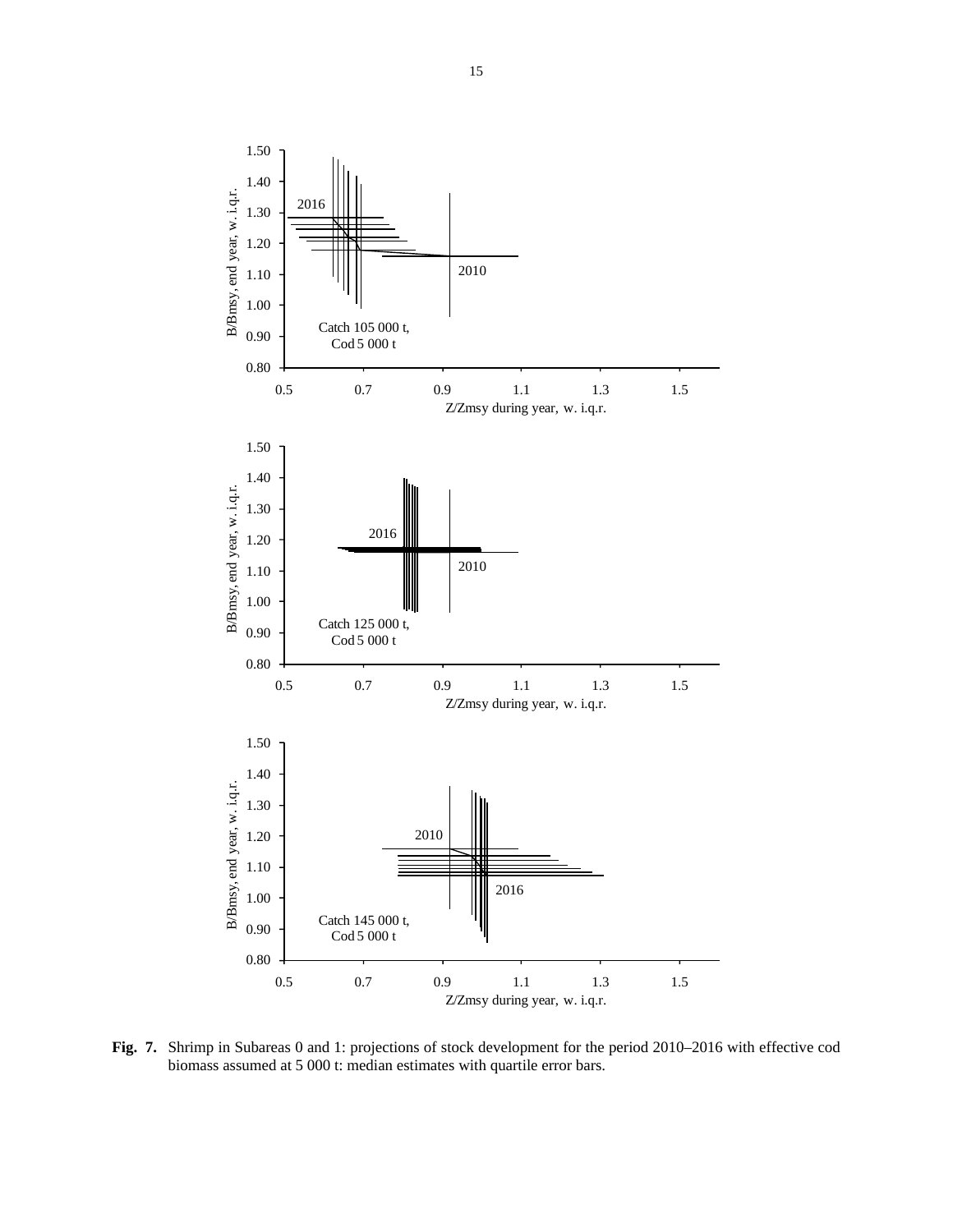

**Fig. 8.** Shrimp in Subareas 0 and 1: projections of stock development for the period 2010-2016 with effective cod biomass assumed at 10 000 t: median estimates with quartile error bars.